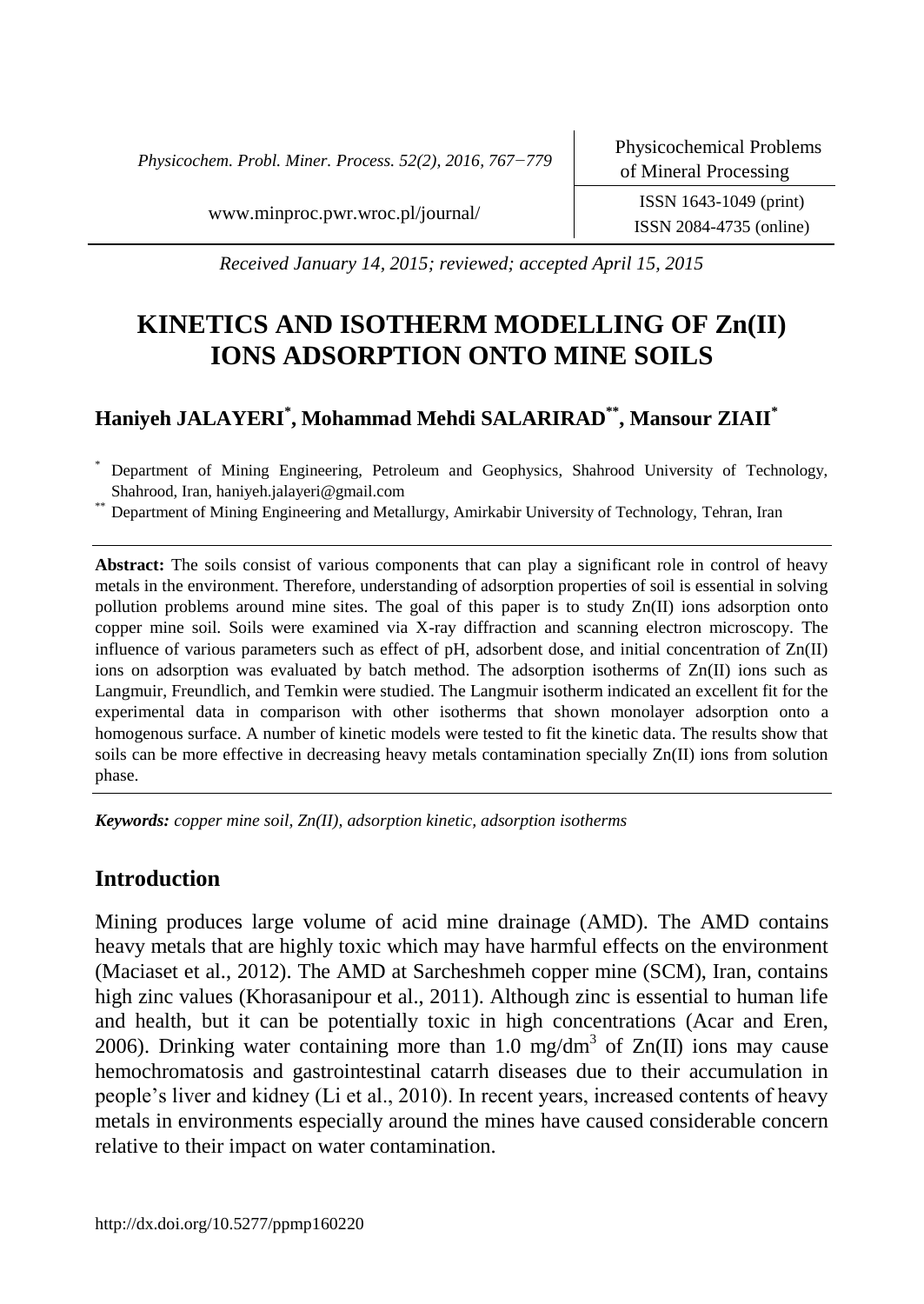Soil can play important role in decreasing and immobilization of heavy metals. The capacity of soils to adsorb heavy metals from aqueous solution is considerable and significantly mitigates environmental issues. Adsorption is a main process for attenuation of potentially toxic metals from wastewaters and also it is studied for the understanding of how metals are transferred from a liquid phase to the surface of a solid phase (Bradl, 2004; Vidala et al., 2009). The adsorption ability of soils depends on soil properties such as pH and the presence of adsorption sites in various soil components as carbonates, organic matter, clay minerals, and Fe and Al (hydro) oxides (Kinniburgh et al., 1999).

Distribution of metals between soil and solution at equilibrium can be indicated by distribution coefficient  $(K_d)$ . Mobility and retention of heavy metals in soil can be related to their  $K_d$ .  $K_d$  is a valuable parameter for investigation the adsorption capability of different soils (Gomes et al., 2001).

The design of an adsorption system can be achieved by finding an appropriate isotherm model because of representing the equilibrium state of an adsorption system (Foo and Hameed, 2010). Adsorption isotherms describe the adsorption data in batch experiments. The capability of soil adsorption can be obtained by analysis of isotherms. Also, the study of adsorption kinetics is highly significant to the design of an adsorption system because it provides valuable information in the reaction pathway, rate of adsorption and its mechanism (Dabrowski, 2001).

The Sarcheshmeh copper deposit is one of the largest copper mine in the world. In fact, this area involves an important mining site with industrial activities which lead to environmental contamination by heavy metals. So this study was conducted on heavy metals adsorption by soil at SCM and the adsorption capability of *in-situ* soil. Soils involve various fractions which are strongly capable to adsorb heavy metals and can be used as low cost adsorbent. This study is very essential in this mining site in order to estimate efficiency of soil for heavy metals attenuation.

In this study, the adsorption process of  $Zn(II)$  ions onto the SCM soil using different adsorption isotherm and kinetic models were investigated. Also, the effect of three adsorption parameters such as solution pH, initial concentration and dose of adsorbent was investigated. Maximum adsorption capability of the SCM soil for Zn(II) ions was evaluated in this mining site. Pseudo-first order and pseudo-second order equations have been employed for modelling the kinetics of Zn(II) ions sorption.

### **Material and methods**

#### **Soil samples and their analysis**

The soil samples were collected from the Sarchemeh copper mine surrounding area, 160 km SW of Kerman. Previous researches in this area showed that there is a level of heavy metal pollution in the soil. Two sample sites were selected and five samples, approximately 6 kg in each site, were collected from the surface layer (0–20 cm). Soil samples (SA, SE) were packed and transported to the laboratory. All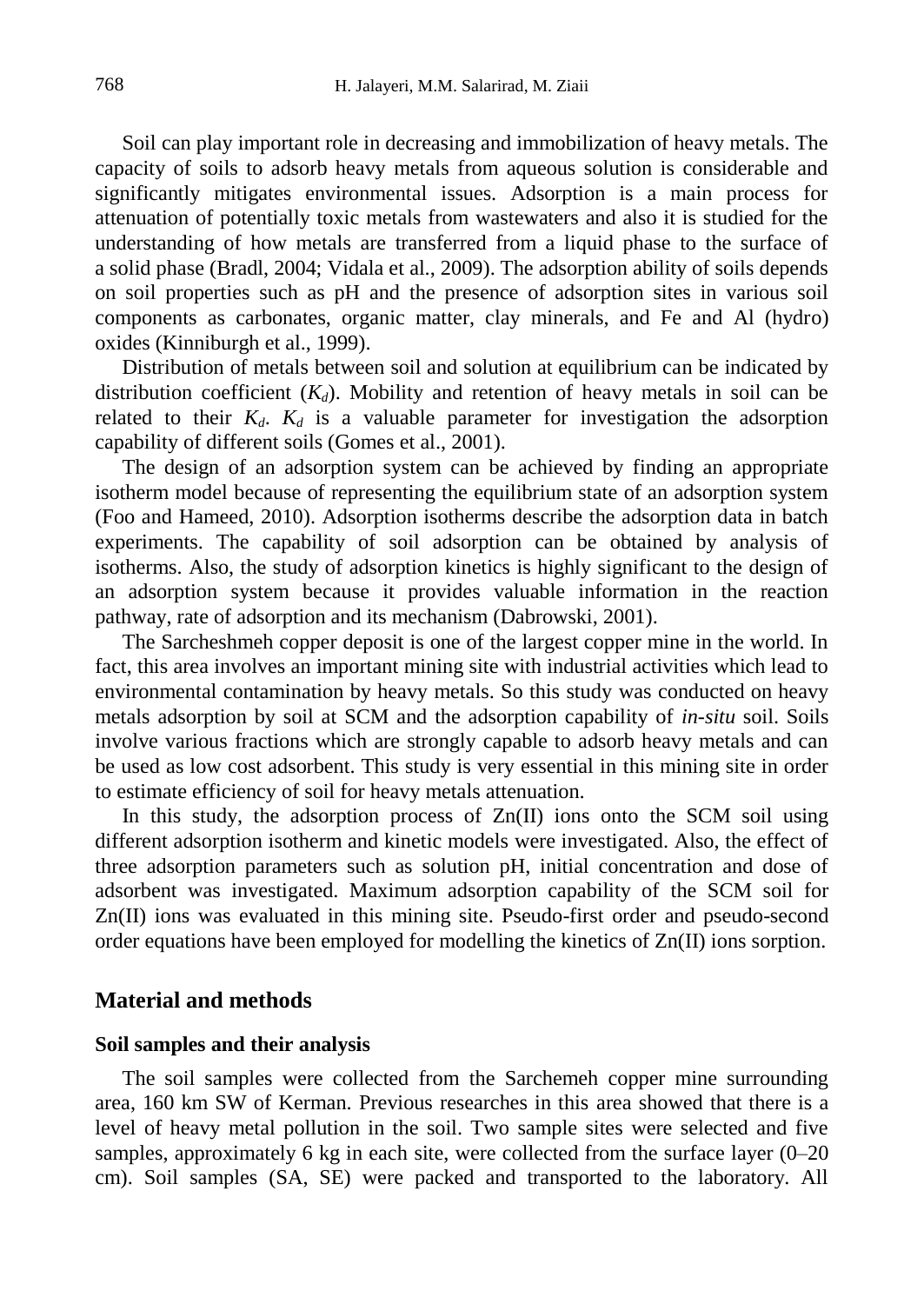samples were air-dried and sieved through 2 mm mesh and were homogenized prior to soil characterization and adsorption studies. For determination of particle size distribution, organic matter was oxidized with hydrogen peroxide, after which fractions larger than 50 µm were separated by sieving and smaller fractions by the international procedure (Day, 1965). Soil pH was measured in a 1:1 (w/v) soil/water mixture (Guitian and Carballas, 1976). The method of Hendershot and Duquette (1986) was used to determine the cation exchange capacity. This method measures the effective Cation Exchange Capacity (CEC) by determining calcium, magnesium, potassium and aluminium concentrations in a mixture obtained by the reaction of 2 g of soil with a 1 M NH4Cl solution. Oxides contents were determined by the dithionitecitrate method (Sherdrick and McKeague, 1975). Samples were shaken with a solution of sodium hydrosulphite and sodium citrate, and the Fe, Al and Mn contents of the extract were determined by ICP-OES.  $CaCO<sub>3</sub>$  was determined by volumetric calcimeter according to Allison and Moodie (1965). The determination of soil organic carbon is based on the Walkley-Black method (Walkley and Black, 1934). Oxidisable matter in the soil is oxidized by 1 N  $K_2Cr_2O_7$  solution. The reaction is assisted by the heat generated when two volumes of  $H_2SO_4$  are mixed with one volume of the dichromate. The remaining dichromate is titrated with ferrous sulphate. The titer is inversely related to the amount of C present in the soil sample. The specific surface area (SSA) and pore size distribution of adsorbents were determined from adsorptiondesorption isotherm of  $N_2$  at 77 K. A Quantachrom NOVA 1000 surface area analyzer was used to determine this parameter by applying the 3-point BET (Brunaeur– Emmet–Teller adsorption isotherm) (Vernersson et al., 2002). Metal concentrations in the soil were determined by ICP-OES. The soil characteristics are summarized in Table 1. The mineralogy of the clay minerals in SA and SE is illustrated by the X-ray diffraction (XRD) in Fig. 1. The most important minerals of SA soil that are identified by XRD are quartz, albite, muscovite, montmorillonite and illite. The major peaks of SE are related to quartz, hematite, albite, illite, clinochlore and muscovite. In order to observe the surface morphology of the soil samples, scanning electron microscopic (SEM) analysis was employed in this study (Fig. 2).



Fig. 1. X-ray diffraction patterns of (a) SA sample and (b) SE sample. Q: quartz, A: albite, C: clinochlore, H: hematite, I: illite, Mo: montmorillonite, and Mu: muscovite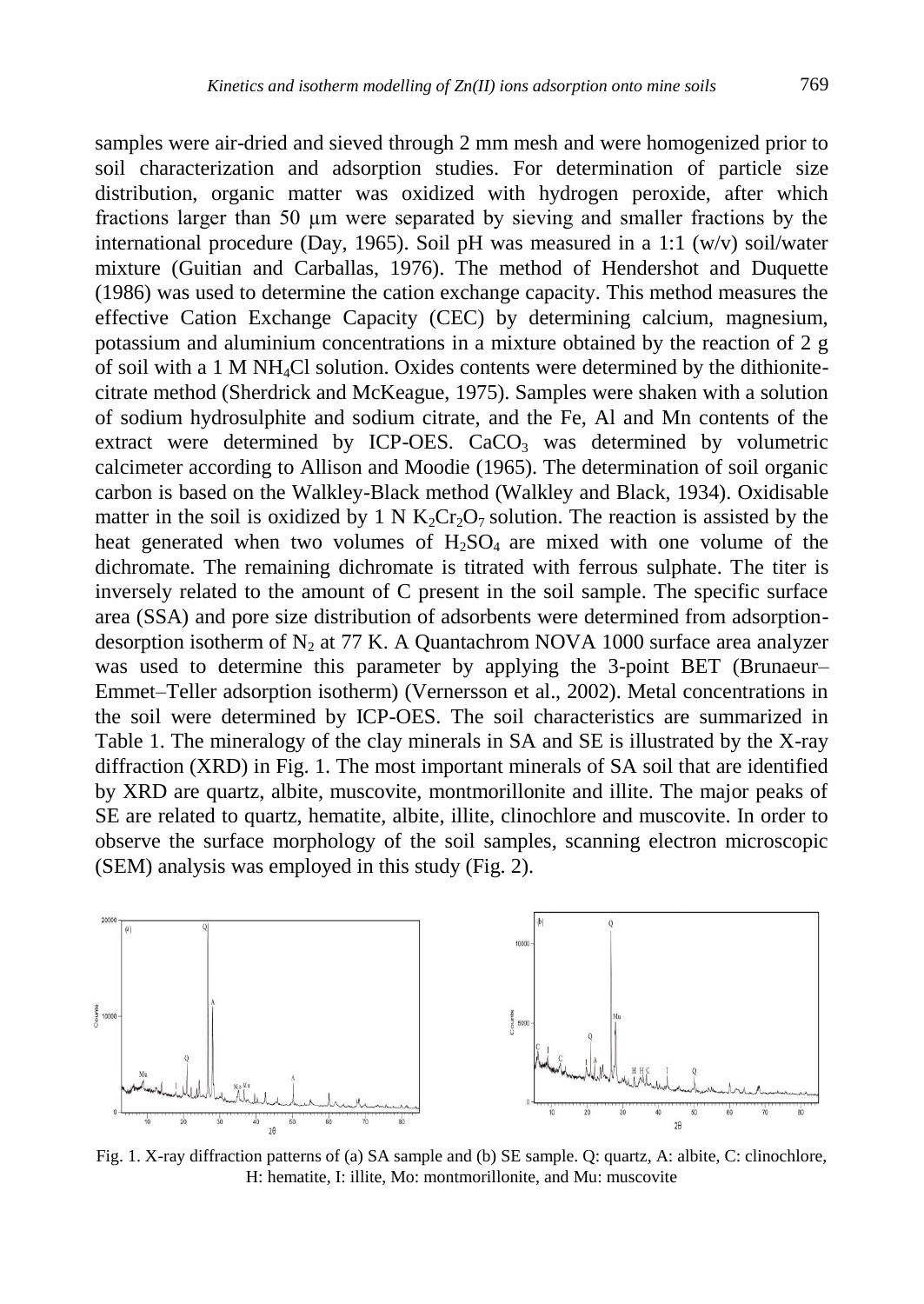| Soil                          | SА    | SЕ     |
|-------------------------------|-------|--------|
| OC %                          | 0.33  | 0.29   |
| pH                            | 8.03  | 7.04   |
| CEC $(m_{eq}/100g)$           | 4.21  | 6.38   |
| $Fe2O3$ %                     | 1.7   | 2.8    |
| $MnO$ %                       | 0.11  | 0.12   |
| $\mathrm{Al}_2\mathrm{O}_3\%$ | 4.5   | 4.4    |
| $CaCO3$ %                     | 0.5   | 0.26   |
| Clay %                        | 16    | 18     |
| Silt %                        | 38    | 26     |
| Sand %                        | 46    | 56     |
| SSA $(m^2/g)$                 | 17.06 | 20.3   |
| Total pore volume $(cm3/g)$   | 0.001 | 0.0016 |

Table 1. Characteristics of soil



Fig. 2. Scanning electron micrograph of soil samples

### **Effect of adsorption parameters**

The effect of pH on the adsorption of  $Zn(II)$  ions over a pH range of 3–5 was investigated and from 2 to 10  $g/dm^3$  of adsorbent in 500 cm<sup>3</sup> of solution. The adsorption percentage of Zn(II) ions was determined from Eq.1.

$$
Ads\% = \frac{(C_0 - C_f)}{C_0} \cdot 100\tag{1}
$$

In Eq.1  $C_f$  is the final Zn(II) ions concentration in mg/dm<sup>3</sup>.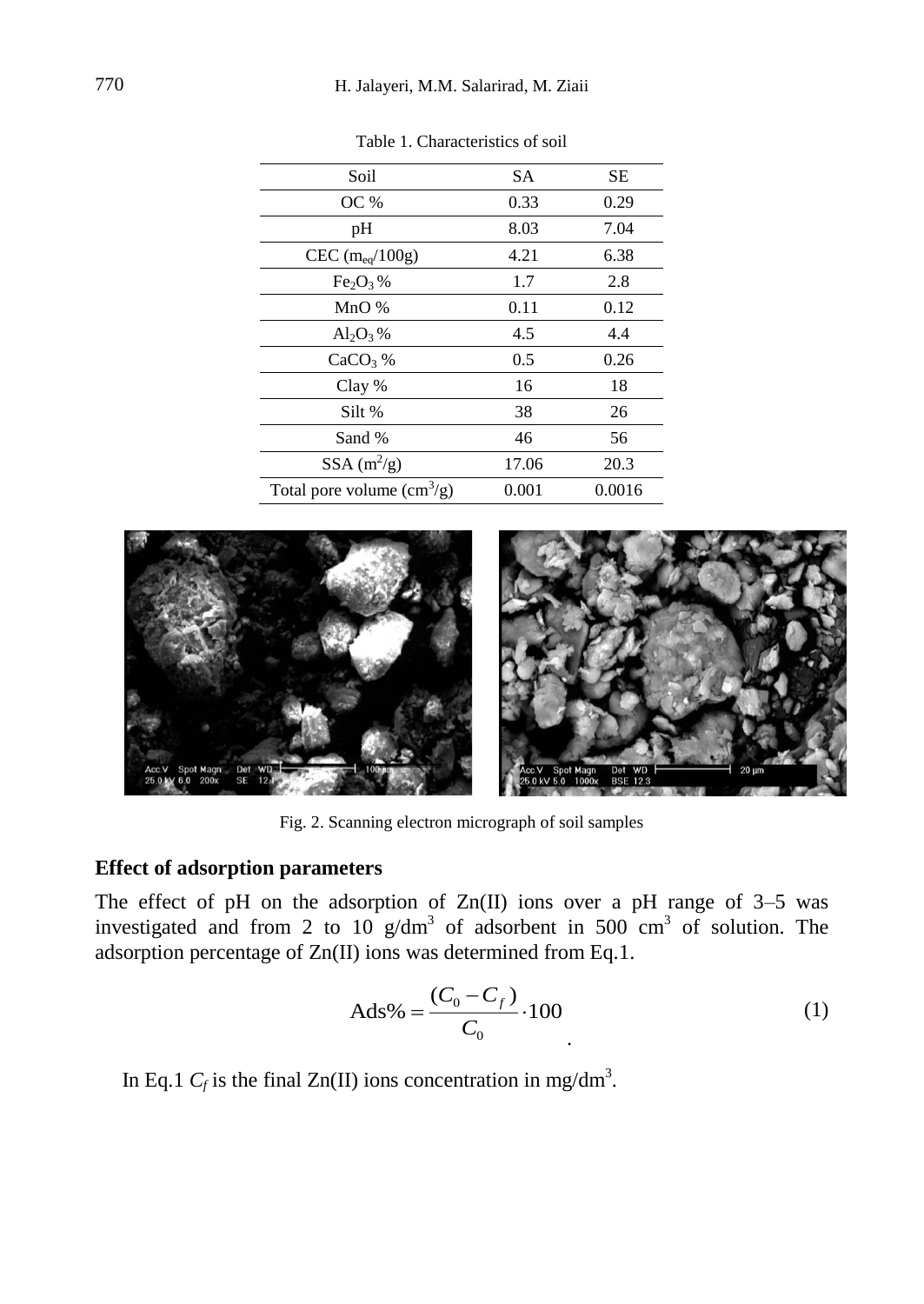### **Adsorption equilibrium**

Batch adsorption experiments were carried out for fractions smaller than 2 mm. The initial  $Zn(\text{II})$  ions concentration of experimental solutions were: 10; 20; 30; 60 and 80 mg/dm<sup>3</sup>. 500 cm<sup>3</sup> of experimental solutions were placed in 25 cm<sup>3</sup> glass bottles containing initial Zn(II) ions concentration 10, 20, 30, 60, and 80 mg/dm<sup>3</sup> and also pH 4 were adjusted. Then, 5 g soil samples were added to 500 cm<sup>3</sup> of aqueous  $Zn(II)$  ions solutions. The bottles were rolled at a constant rotation of 100 rpm for 24 h in order to reach the equilibrium. Sampling was performed at various determined time intervals. The Zn(II) ions concentration was analyzed using atomic absorption spectrophotometer (AAS). The concentration of Zn(II) ions retained on the soil was calculated according to Eq. 2.

$$
q_e = \frac{(C_0 - C_e)V}{W}
$$
 (2)

where  $C<sub>o</sub>$  and  $C<sub>e</sub>$  are the initial and equilibrium concentrations of metals in solution  $(mg/dm<sup>3</sup>)$ , respectively, *V* and *W* represent volume of the solution (L) and mass of the sorbent (g), respectively.

For each soil, adsorption capacities for  $Zn(II)$  ions were compared using the estimated distribution coefficients  $(K_d)$ . Adsorption data were collected and then  $K_d$  for the metals in each soil at equilibrium were calculated (Covelo et al., 2004a) using the following expression (Eq. 3):

$$
K_d = \frac{\text{concentration of metal sorbed (mg/dm}^3)}{\text{concentration of metal in solution (mg/dm}^3)}\tag{3}
$$

### **Kinetic studies**

Batch kinetic experiments were performed under similar conditions mentioned above for equilibrium experiments. A sample of 5 g of soil was added to 500 cm<sup>3</sup> aqueous solutions of  $\text{Zn(II)}$  ions in 25 cm<sup>3</sup> glass bottles at ambient temperature. Initial  $\text{Zn(II)}$ ions concentrations were 30 mg/dm<sup>3</sup> and 70 mg/dm<sup>3</sup> and pH = 4 was adjusted. The system was rotated at 100 rpm in a bottle roll apparatus. Samples were drawn at regular time intervals and the Zn(II) ions concentration was analyzed using an atomic absorption spectrophotometer (AAS). The amount of Zn(II) ions adsorbed by soil at time *t*,  $q_t$  (mg/g), was calculated by Eq. 4.

$$
q_t = \frac{(C_0 - C_t)V}{W} \tag{4}
$$

where  $C_t$  is  $Zn(II)$  ions concentration at time *t*, (mg/dm<sup>3</sup>).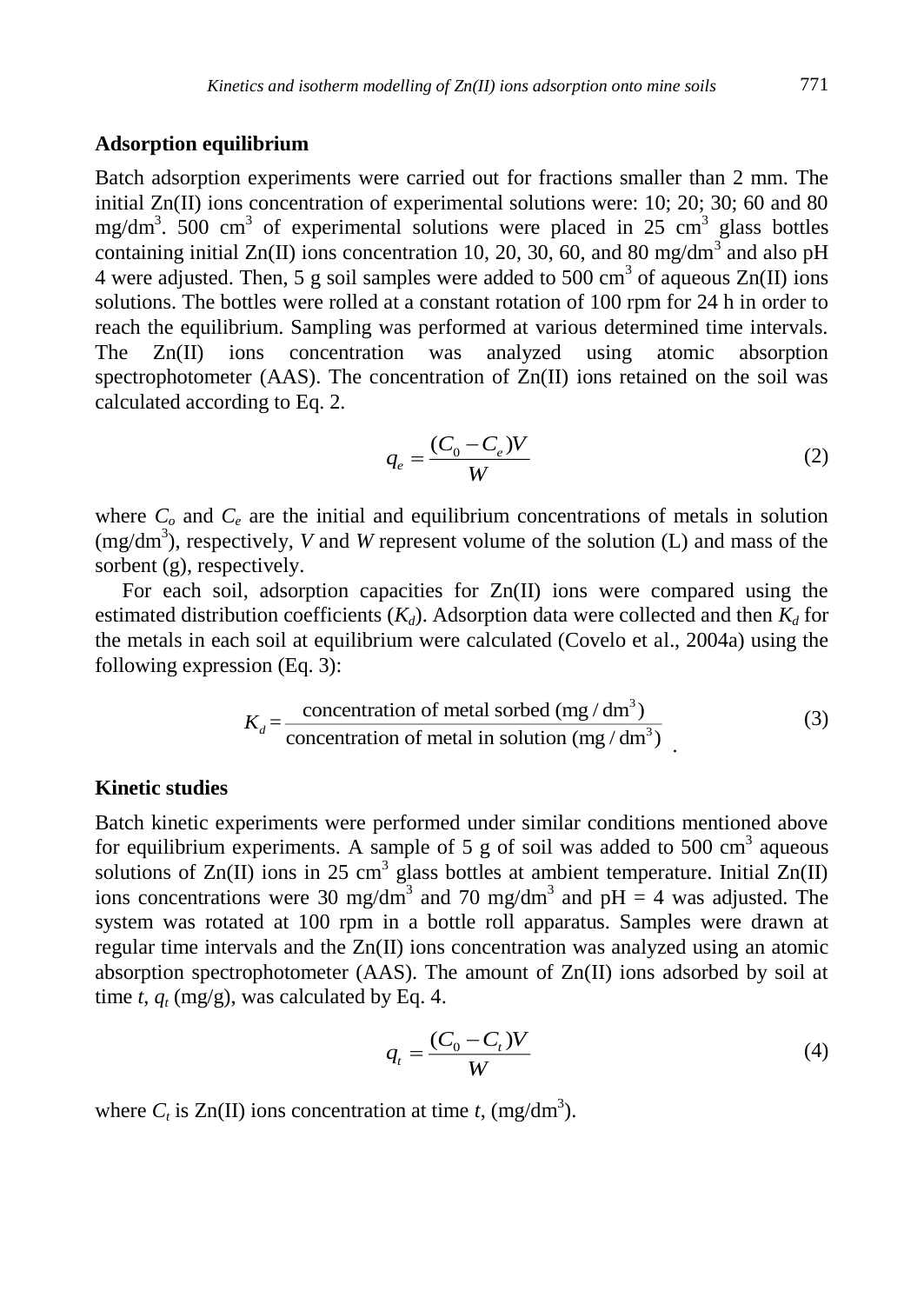### **Error function**

Average relative error (ARE) has been calculated between experimental and calculated data (Kapoor and Yang, 1989). The ARE was calculated by means of Eq. 5.

$$
ARE = \frac{100}{N} \sum_{i=1}^{N} \left| \frac{q_e^{\exp} - q_e^{cal}}{q_e^{\exp}} \right|_{i}
$$
 (5)

where  $q_e^{\text{exp}}$  and  $q_e^{\text{cal}}$  are experimental and calculated adsorbate concentration at equilibrium state and *N* is the number of experiments. Commonly, lower ARE beside high  $R^2$  values can be a good criterion for choosing the best-fit model.

### **Results and discussion**

#### **Effect of pH**

The pH is the important factor that influences the adsorption of  $Zn(II)$  ions. There was dependence on  $Zn(\Pi)$  ions adsorption in relation to the pH. When the pH value is low,  $Zn(II)$  ions faced competition with abundance of  $H^+$  for available permanent charged sites, so the adsorption of  $Zn(\Pi)$  ions onto soil is limited. While at high pH value, this competition decrease, and thus, more Zn(II) ions is adsorbed onto SA and SE. Adsorption percentage of Zn(II) ions onto SA and SE was shown in Fig. 3.



Fig. 3. Effect of pH on adsorption percentage of Zn(II) ions onto SA and SE. Soil mass 5 g, solution volume 500 cm<sup>3</sup>, stirring speed 100 rpm, contact time 24 h

#### **Effect of adsorbent dose**

Adsorbent dose is an important parameter in adsorption studies because it determines the capacity of adsorbent for a given initial concentration of metal ion solution. The effect of soil dose on the percent adsorption of  $Zn(II)$  ions is shown in Fig. 4. It is observed that increasing of soil increased the adsorption percentage of Zn(II) ions up to 53 for SA and 50 for SE. Adsorption percentage increased with increasing the soil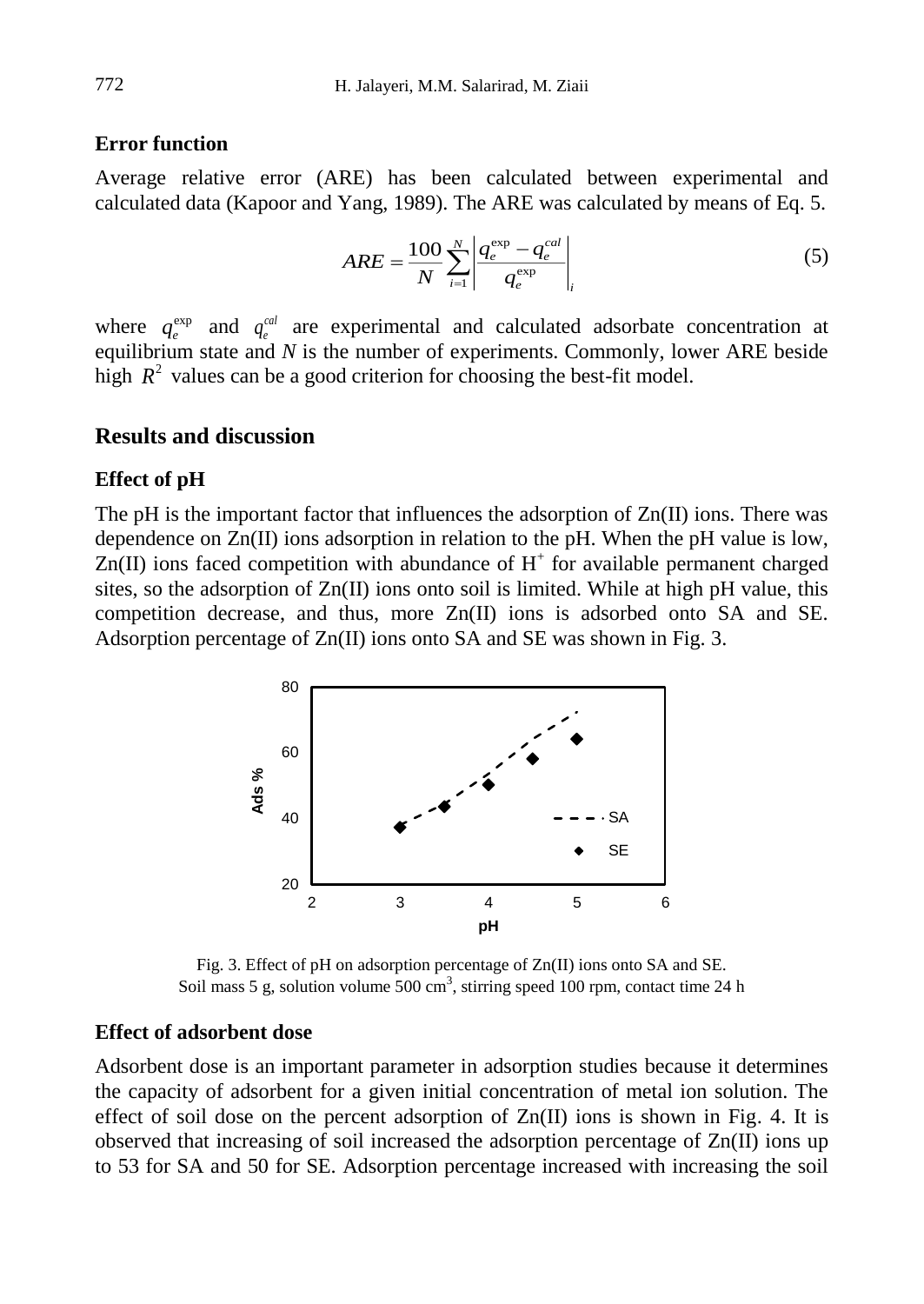dose because increasing soil dose provides greater surface area or more adsorption sites.



Fig. 4. Effect of soil dose on the adsorption percentage of Zn(II) ions onto SA and SE. pH 4, solution volume 500 cm<sup>3</sup>, stirring speed 100 rpm, contact time 24 h

### **Effect of initial Zn(II) concentration**

The adsorption of Zn(II) ions onto SA and SE was studied at different initial concentrations of Zn(II) ions ranging from 10 mg/dm<sup>3</sup> to 80 mg/dm<sup>3</sup>. Data on the adsorption of  $Zn(II)$  ions are shown in Fig. 5. The adsorption percentage of  $Zn(II)$  ions was decreased with increasing in initial concentration from 10 mg/dm<sup>3</sup> to 80 mg/dm<sup>3</sup>. This shows that active adsorption sites were decreased.



Fig. 5. Effect of Zn(II) ions concentration on the adsorption percentage of Zn(II) ions onto SA and SE. pH 4, soil mass 5 g, solution volume 500 cm<sup>3</sup>, stirring speed 100 rpm, contact time 24 h

#### **Adsorption isotherm**

An equilibrium isotherm expresses the relation between the amounts of adsorbate removed from solution at equilibrium by unit of adsorbent mass at constant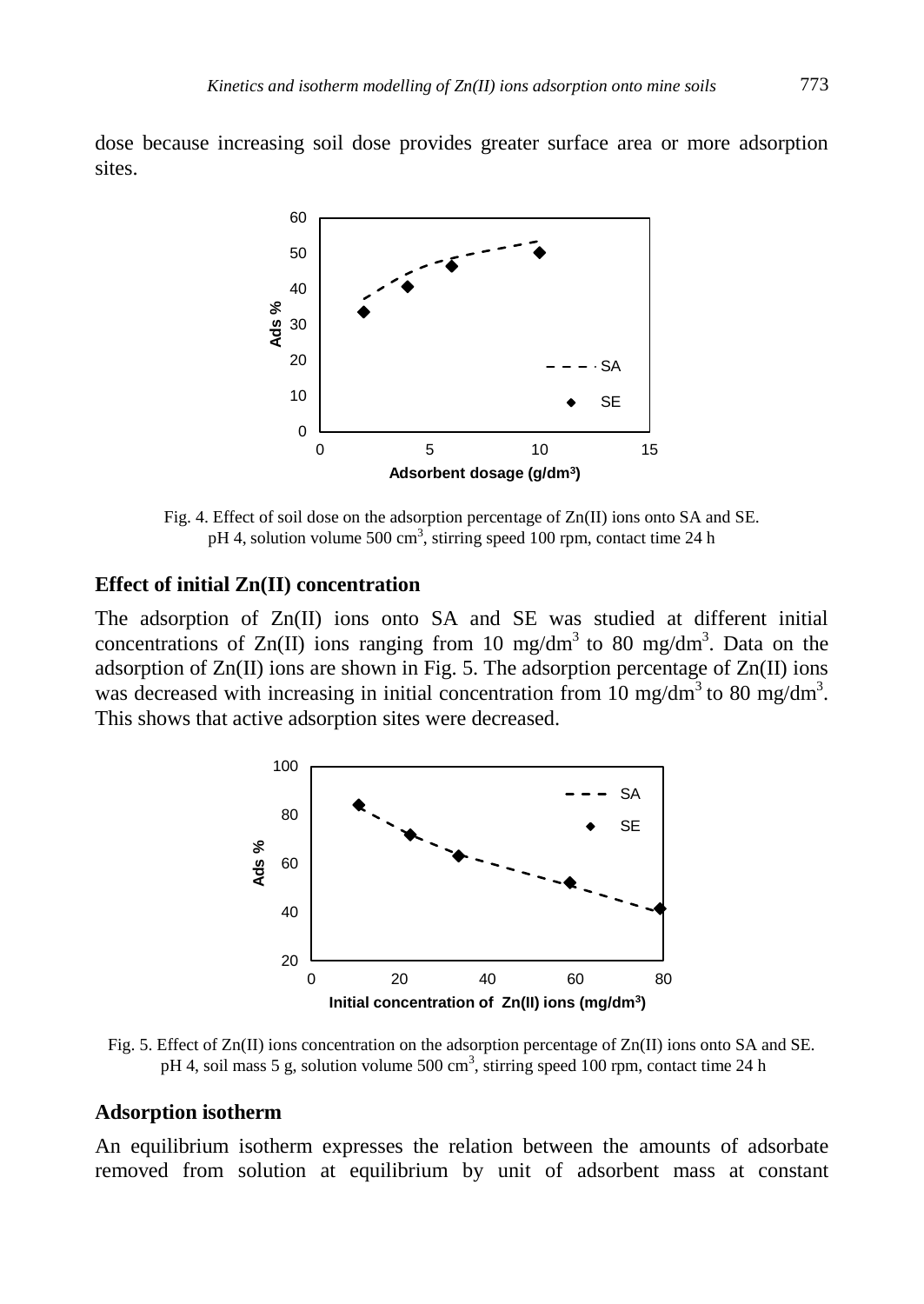temperature. The Langmuir, Freundlich, and Temkin isotherms were applied in this study. The Langmuir isotherm is described for monolayer adsorption onto a homogenous surface containing a finite number of identical sites (El Nemr, 2009). The model assumes uniform energies of adsorption onto the surface (Sreejalekshmi et al., 2009). The Freundlich isotherm is used to illustrate multilayer adsorption onto a heterogeneous surface with a non-uniform distribution of energies of adsorption over the surface (Adamson and Gast, 1997). Values  $K_f$  and  $1/n$  are Freundlich constants related to capacity and intensity of adsorption, respectively. The lower fractional value of *1/n* between 0 and 1 indicates that weak adsorptive forces are effective on the surface (Foo and Hameed, 2010). The Temkin model assumes that heat of adsorption of all molecules in the layer would decrease linearly with coverage (Aharoni and Ungarish, 1977). Linear expression of these isotherm equations and the way to obtain the isotherm parameters are given in Table 2.

|                   |                                                       | raore 2: hourenno and their iniquiped expressions     |                                                        |
|-------------------|-------------------------------------------------------|-------------------------------------------------------|--------------------------------------------------------|
| Isotherms         | Langmuir                                              | Freundlich                                            | Temkin                                                 |
| Equations         | $q_e = \frac{q_m K_L C_e}{1 + K_L C_e}$               | $q_e = K_F C_e^{1/n}$                                 | $q_e = q_m \ln(K_T C_e)$                               |
| Linear expression | $C_e/q_e = (1/K_I q_m) + (C_e/q_m)$                   | $\ln q_e = \ln K_F + (1/n) \ln C_e$                   | $q_e = q_m \ln K_T + q_m \ln C_e$                      |
| Plot              | $C_e/q_e$ vs. $C_e$                                   | $\ln q_e$ vs. $\ln C_e$                               | $q_e$ vs. $\ln C_e$                                    |
| Parameters        | $q_m = (\text{slope})^1$ ,<br>$K_i$ = slope/intercept | $K_F = \exp(\text{intercept}),$<br>$n = (slope)^{-1}$ | $K_F = \exp(\text{intercept/slope}),$<br>$q_m$ = slope |
| Reference         | Langmuir, 1916                                        | Freundlich, 1906                                      | Tempkin and Pyzhev, 1940                               |

Table 2. Isotherms and their linearized expressions

The isotherms are useful for providing information on the adsorption potential of an adsorbent. The experimental data were compared to the Langmuir, Freundlich, and Temkin equilibrium equations. The applicability of each isotherm to describe the adsorption process was identified by the correlation coefficients  $(R^2$  values). The values of parameters and correlation coefficients, and ARE were listed in Table 3. In this case, adsorption process was judged by high correlation coefficients values beside lower ARE. So Langmuir-type isotherm model of the SA and SE samples was fitted better than the other isotherm models because of high correlation coefficient and low ARE. The correlation coefficients for linearized form of Freundlich and Temkin isotherms were high but ARE values were low therefore these isotherms cannot be good models for describing of experimental data. The adsorption isotherm models were fitted to the experimental data for SA sample in the order of: Langmuir > Freundlich> Temkin isotherms. In SE sample, the isotherm models were fitted to the data as follows: Langmuir > Temkin > Freundlich isotherms.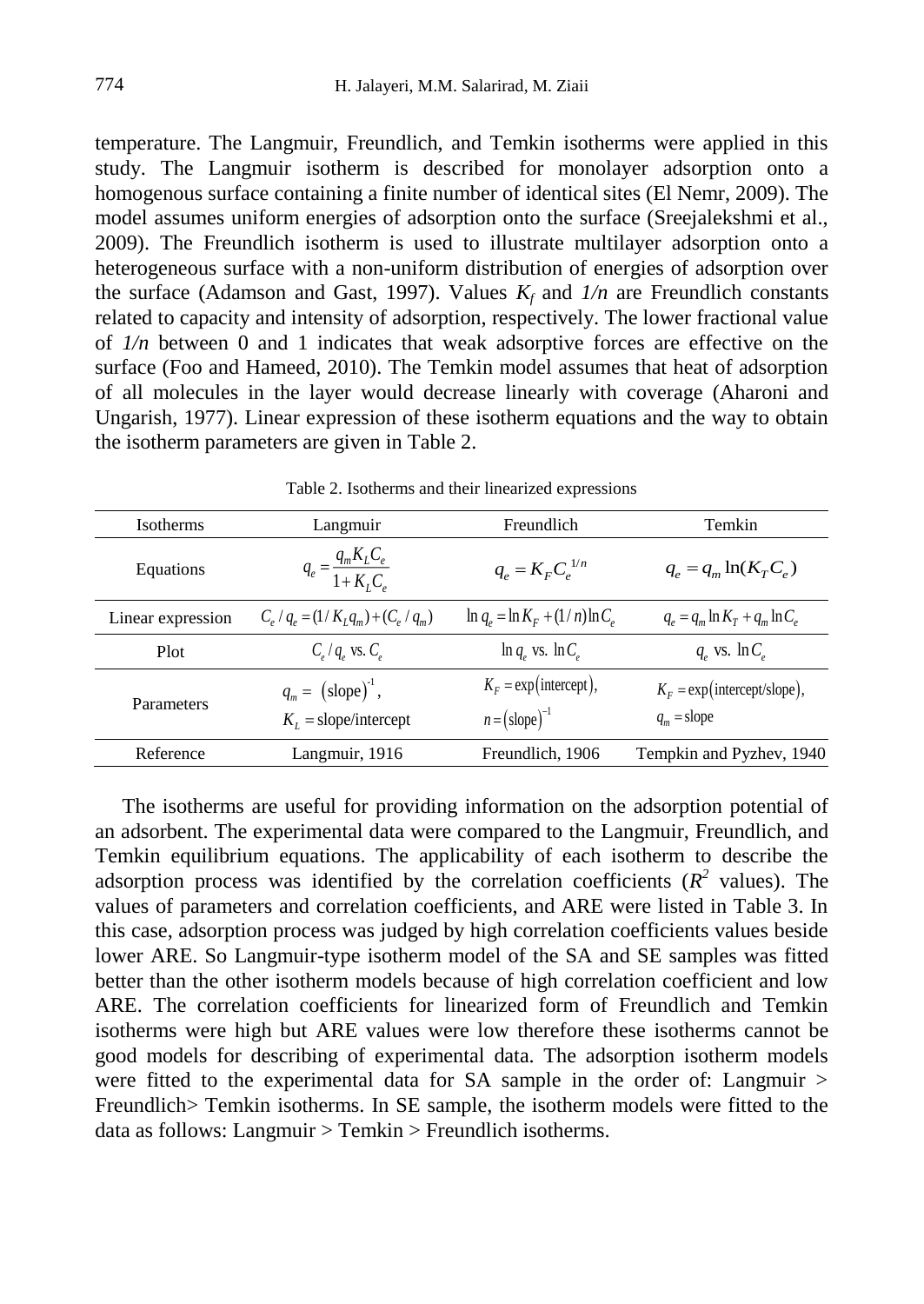The  $Zn(II)$  ions adsorption isotherms are similar to L-curves (Fig. 6a and b). In the L-shaped isotherm, the ratio between the concentration of  $Zn(\Pi)$  ions remaining in solution and adsorbed on adsorbent decreases when Zn(II) ions concentration increases. Also, the soil does not show clearly a limited sorption capacity (Limousin et al., 2007). This trend can be due to decrease in vacant adsorption sites resulted from covering by adsorbate (Covelo et al., 2004b). It can be implied that the soil particles have higher affinity to adsorb metals ions at low concentration and show a reducing tendency as the concentration of adsorbed metals reaches the maximum adsorption capacity of the soil (Sparks, 2003).

| Soils            | SА   | SЕ    | SА     | SЕ     | SА                          | SЕ                          |
|------------------|------|-------|--------|--------|-----------------------------|-----------------------------|
| <b>Isotherms</b> |      | $R^2$ | ARE(%) |        | Parameters                  |                             |
| Langmuir         | 0.99 | 0.99  | 7.45   | 8.48   | $q_m = 3.83$ ; $K_I = 0.13$ | $q_m = 3.83$ ; $K_L = 0.13$ |
| Freundlich       | 0.98 | 0.98  | 150.70 | 137.10 | $K_F = 1.35$ ; n = 2.43     | $K_F = 1.31$ ; n = 2.49     |
| Temkin           | 0.98 | O 97  | 161.30 | 50.01  | $q_m = 1.73$ ; $K_T = 1.25$ | $q_m = 0.50$ ; $K_T = 0.75$ |

Table 3. Isotherms parameters, correlation coefficients value and ARE



Fig. 6. Zn(II) ions adsorption isotherms: (a) for SA and (b) for SE sample

Distribution coefficients  $(K_d)$  represent the affinity of the metal retention in soil versus solution. In fact, the mobility and fate of metals can be estimated by  $K_d$  values in soil (Reddy and Dunn, 1986). High values of  $K_d$  indicates that the metal tends to retain in the solid phase through adsorption reactions and low values indicate that an important proportion remains soluble. The value of  $K_d$  was calculated at varying initial Zn(II) ions concentrations in Fig. 7. Range of Zn(II) ions:  $K_d$  values were 0.7–5 and 0.7–5.3 for SA and SE samples, respectively. SE samples showed higher  $K_d$  values against SA samples which this indicates SE has higher potential for Zn(II) ions adsorption than SA. The *K<sup>d</sup>* was extremely dependent on the initial metal concentration so that with increase of initial  $Zn(II)$  ions concentration from 10 mg/dm<sup>3</sup> to 80 mg/dm<sup>3</sup>,  $K_d$  values decreased for both SA and SE. This proves that the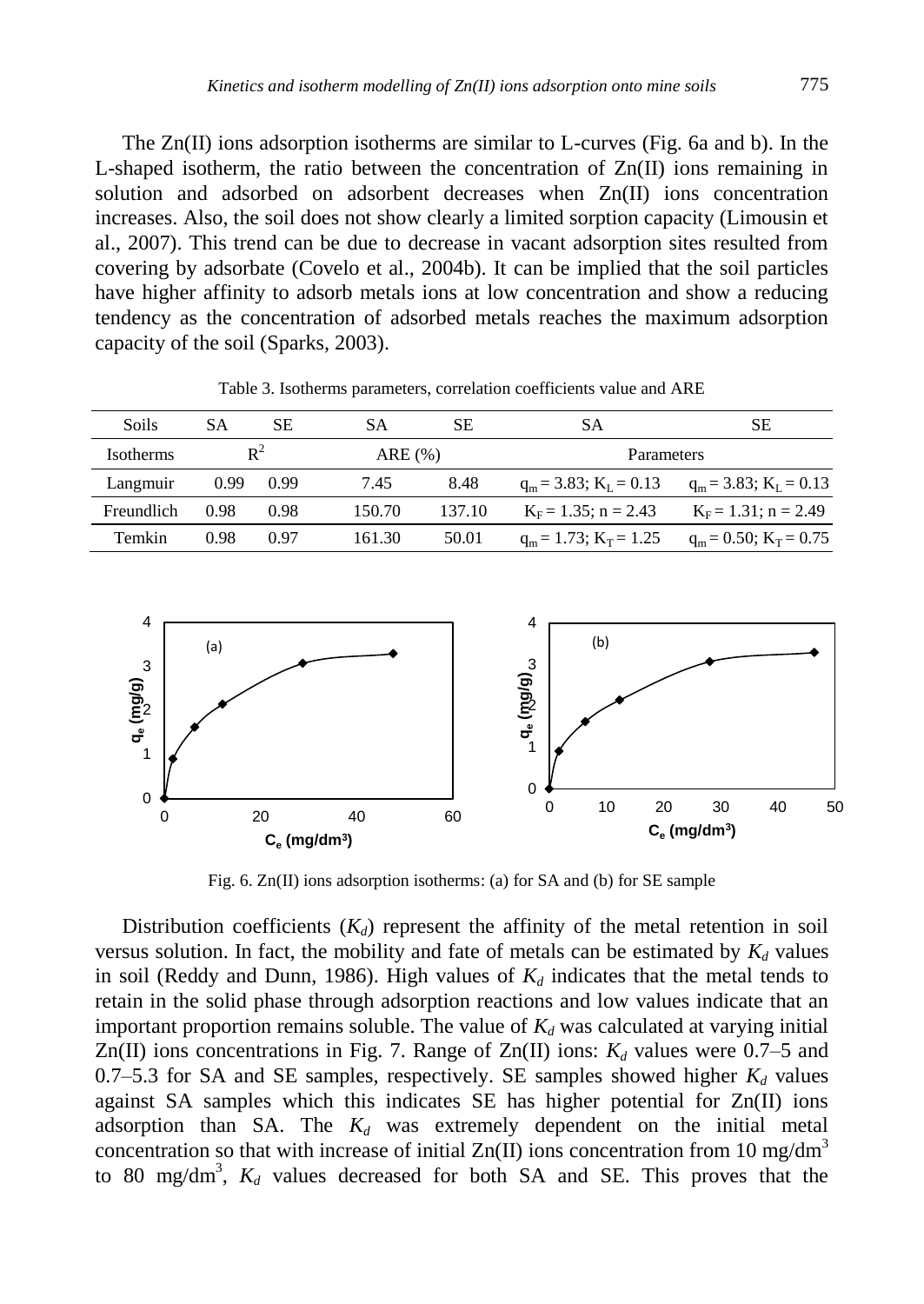adsorption capacity of soil decreases in high Zn(II) ions concentrations. SE shows a higher CEC and clay contents than SA and hence an increased adsorption capacity can be due to the presence of adsorption sites on clay mineral.



Fig. 7.  $K_d$  values versus initial concentration of  $Zn(II)$  ions for SA and SE samples

### **Kinetic study**

The adsorption kinetics of Zn(II) ions onto soil was examined with pseudo first and second order kinetic models. Linear expression of these kinetic equations and the way to obtain the kinetic parameters are explained in Table 4.

| Kinetic models    | Pseudo-first order                           | Pseudo-second order                                                           |
|-------------------|----------------------------------------------|-------------------------------------------------------------------------------|
| Equations         | $q_t = q_e[1 - \exp(-k_{1p}t)]$              | $q_t = k_{2p} q_e^2 t / (1 + q_e k_{2p} t)$                                   |
| Linear expression | $ln(q_e - q_t) = lnq_e - k_{1p}t$            | $t/q_t = 1/k_{2p}q_e^2 + t/q_e$                                               |
| <b>Plot</b>       | $\ln(q_e - q_t)$ vs. t                       | $t/q$ , vs. t                                                                 |
| Parameters        | $q_e$ = exp(intercept), $k_{1p}$ = - (slope) | $q_e$ = slope <sup>-1</sup> ,<br>$k_{2p} = (\text{slope}^2)/\text{intercept}$ |
| Reference         | Nandi et al., 2009                           | Kumar and Sivanesan, 2006                                                     |

Table 4. Kinetic models and their linearized expressions

High correlation coefficients and low ARE confirm that pseudo-second order model gives a good regression. In SA soil, the correlation coefficient and ARE for pseudo-second order equation were 0.99 and 1.31%, respectively. Furthermore, the calculated through this model  $q_e$  values are close to the experimental ones. This can be concluded that the sorption of Zn(II) ions onto SA is most appropriately represented by a pseudo-second order kinetic model. In SE soil, the correlation coefficient and ARE for pseudo-second order equation were 0.99 and 0.83%, respectively (see Table 5). Also, the linear plots of  $\ln(q_e - q_t)$  vs. *t* and  $t/q_t$  vs. *t* were presented in Fig. 8.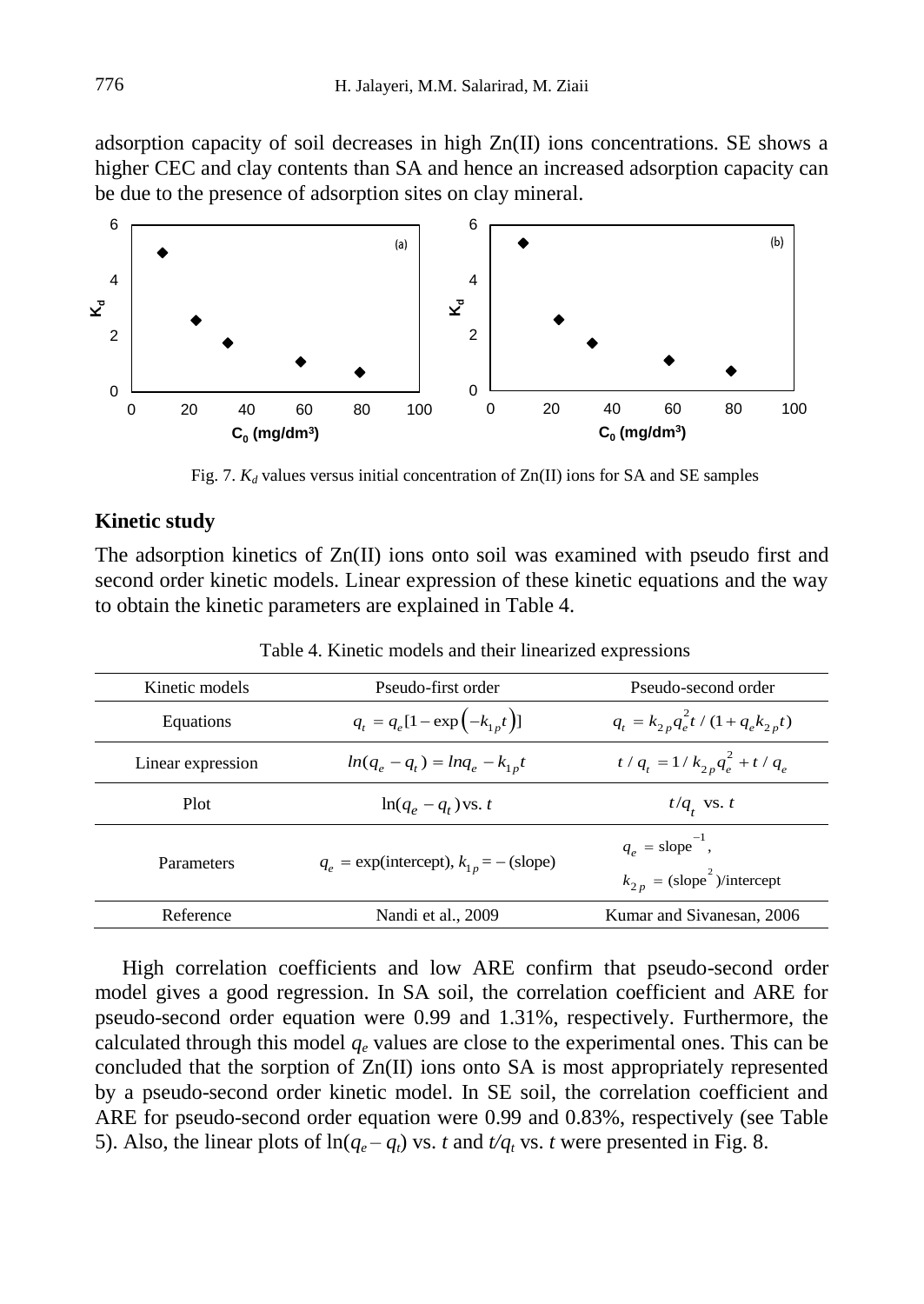| Twore of Tennesse throwers perfectively for the west-traction of English Child Child Comp |      |      |           |       |                                |                                                                              |
|-------------------------------------------------------------------------------------------|------|------|-----------|-------|--------------------------------|------------------------------------------------------------------------------|
| Soils                                                                                     | SА   | SE   | <b>SA</b> | SE.   | SА                             | SЕ                                                                           |
| Kinetic                                                                                   |      | ₽    |           | ARE%  |                                | Parameters                                                                   |
| Pseudo-first order                                                                        | 0.75 | 0.61 | 95.89     | 98.00 | $q_e = 0.25$ ; $K_{1p} = 0.10$ | $q_e = 0.07$ ; $K_{1p} = 0.36$                                               |
| Pseudo-second order                                                                       | 0.99 | 0.99 | 1.31      | 0.83  |                                | $q_e = 2.45$ ; K <sub>2p</sub> = 1.86 $q_e = 2.55$ ; K <sub>2p</sub> = 13.76 |

Table 5. Kinetic models parameters for the adsorption of Zn(II) ions onto soils



Fig. 8. The linear plots of pseudo-first order and pseudo-second order kinetic

The calculated values of adsorbed amount of Zn(II) ions onto SA and SE soils versus time for kinetic models are represented in Fig. 9. These show that the pseudosecond order kinetic model is match with the experimental data for both soil samples.



Fig. 9. The adsorbed amount of  $Zn(II)$  ions as a function of time for adsorption process realized using initial adsorbate concentration of 30 mg/dm<sup>3</sup>. (a):  $Zn(II)$  ions adsorption onto SA, (b):  $Zn(II)$  ions adsorption onto SE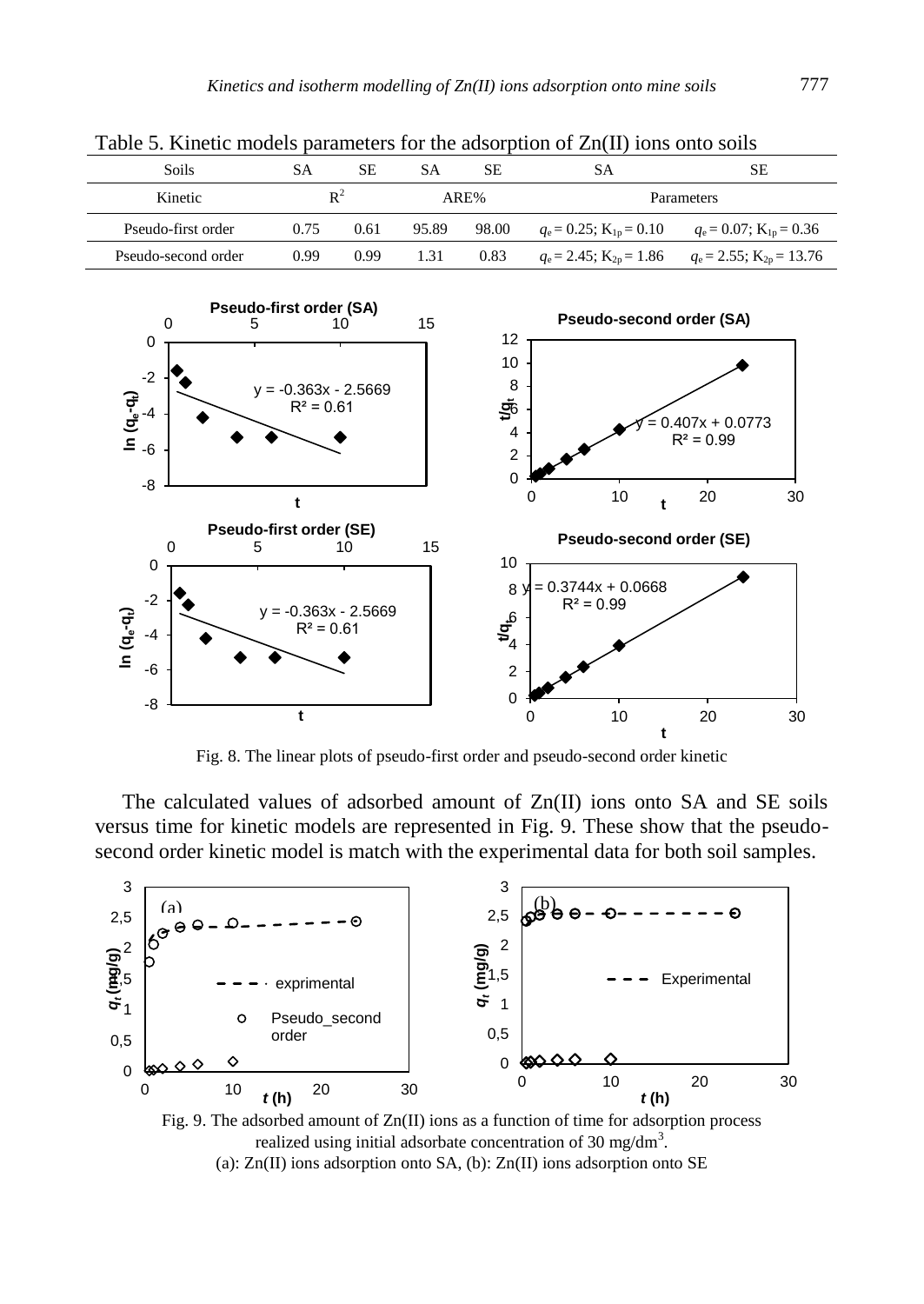# **Conclusion**

Natural soil around the Sarcheshmeh Copper Mine was used in this paper as an adsorbent for Zn(II) ions removal. Sorption process was affected by experimental parameters such as pH, initial metal ion concentration, and adsorbent dosage. The adsorption percentage increased from pH 3 to pH 5. It was observed that increasing of soil increased the adsorption percentage. Also, the adsorption percentage of Zn(II) ions was decreased with increasing in initial concentration. The Zn(II) ions adsorption isotherms are L-curves. The adsorption capacity of these soil samples was investigated by isotherm models. For SA and SE, the Langmuir isotherm model fitted the equilibrium data better than the other isotherm models, revealing that the adsorption of  $Zn(II)$  onto SA and SE was monolayer. The adsorption kinetics of  $Zn(II)$  ions onto soils confirms that the kinetic data closely follow the pseudo-second order kinetic. The results show that mine soils can be effective in decreasing  $Zn(\Pi)$  ions contamination from acid mine drainage around of mine sites.

### **Acknowledgments**

The authors would like to thank the cooperation of the Research and Development Division of the Sarcheshmeh Copper Complex for financial support and access to sampling.

### **References**

- ACAR F.N., EREN Z., 2006, *Removal of Cu (II) Ions by Activated Poplar Sawdust (Samsun Clone) from Aqueous Solutions*, J. Hazard. Mater. B 137, 909-914.
- ADAMSON A.W., GAST A.P., 1997, *Physical Chemistry of Surfaces*, Wiley-Interscience, New York.
- AHARONI C., UNGARISH M., 1977, *Kinetics of Activated Chemisorption. Part 2. Theoretical Models*, J. Chem. Soc. Faraday Trans. 73, 456-464.
- ALLISON L.E., MOODIE C.D., 1965, *Carbonate. Methods of Soil Analysis*, American Society of Agronomy, Madison.
- BRADL H.B., 2004, *Adsorption of Heavy Metal Ionson Soils and Soils Constituents*, J. Colloid Interface Sci. 277, 1-18.
- COVELO E.F., ANDRADE M.L., VEGA F.A., 2004a, *Competitive Adsorption and Desorption of Cadmium, Chromium, Copper, Nickel, Lead and Zinc by Humic Umbrisols*, Commun. Soil Sci. Plant Anal. 35, 2709-2729.
- COVELO E.F., ANDRADE M.L., VEGA F.A., 2004b, *Heavy Metal Adsorption by Humic Umbrisols: Selectivity Sequences and Competitive Sorption Kinetics*, J. Colloid Interface Sci. 280, 1-8.
- DABROWSKI A., 2001, *Adsorption From Theory to Practice*, Adv. Colloid Interface Sci. 93, 135-224.
- DAY P.R., 1965, *Particle Size Analysis*, *Methods of Soil Analysis. Part I*, American Society of Agronomy, Madison.
- FOO K.Y., HAMEED B.H., 2010, *Insights into the Modeling of Adsorption Isotherm Systems*, Chem. Eng. J. 156, 2-10.
- FREUNDLICH H.M.F., 1906 *Over the Adsorption in Solution*, J. Phys. Chem. 57, 385-471.
- GOMES P.C., FONTES M.P.F., DA SILVA D.G., MENDONCA E., DE S., NETTO A.R., 2001, *Selectivity Sequence and Competitive Adsorption of Heavy Metals by Brazilian Soils*, Soil Sci. Soc. Am. J. 65, 1115-1121.